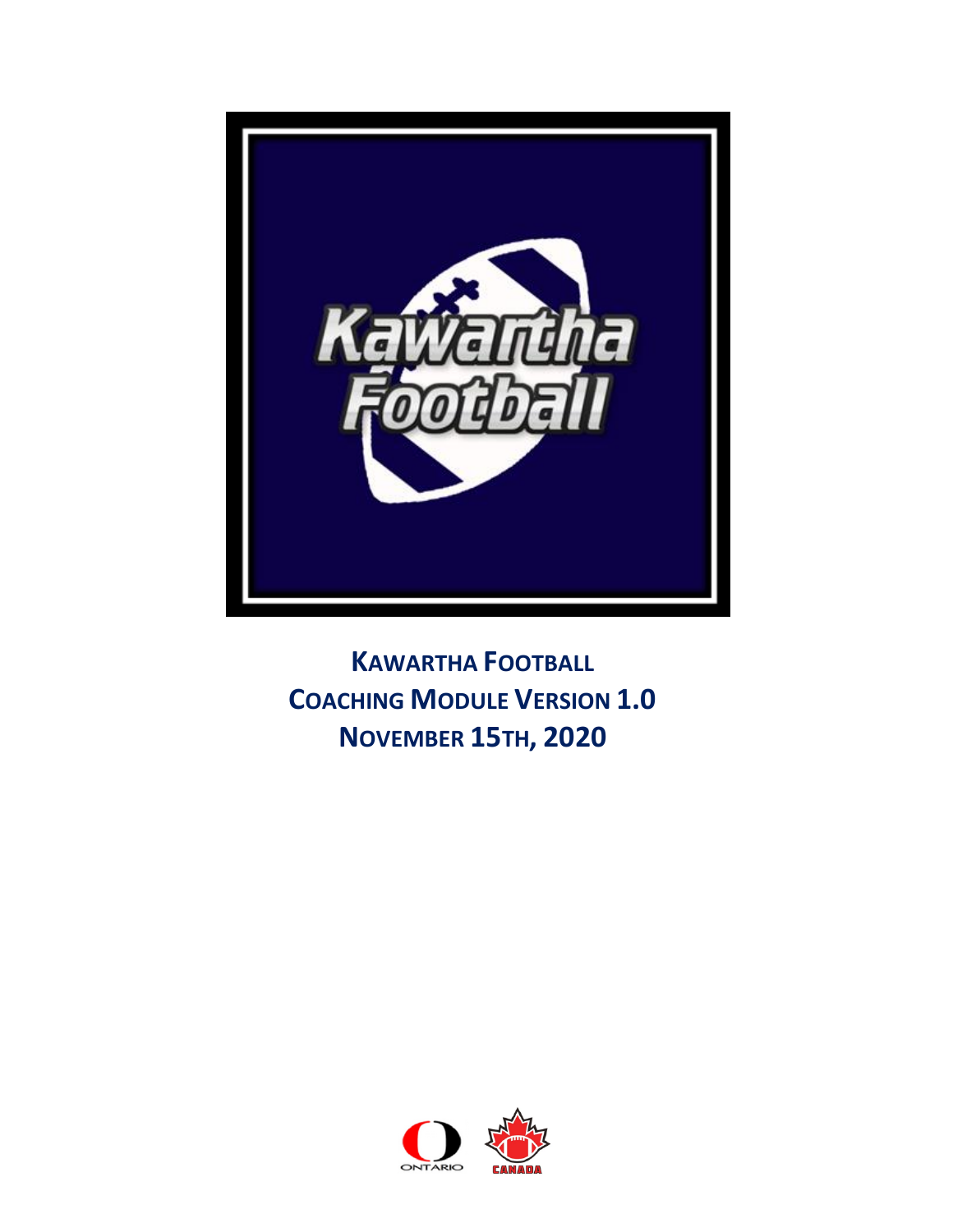# Table of Contents

Kawartha Football's Role As A Provincial Sport Organization…..Page 3 Long-Term Athletic Development (LTAD) Model…..Page 4 Benefits of LTAD…..Page 5 10 Key Factors of LTAD…..Page 6 A Word about Physical Literacy…..Page 7 The Otters Identity…..Page 8 Benefits to being an Otters Coach…..Page 9 What Coaches Give Back…..Page 9 Requirements to be an Otters Coach…..Page 10 2020 Otters Football Coaching Application…..Page 11

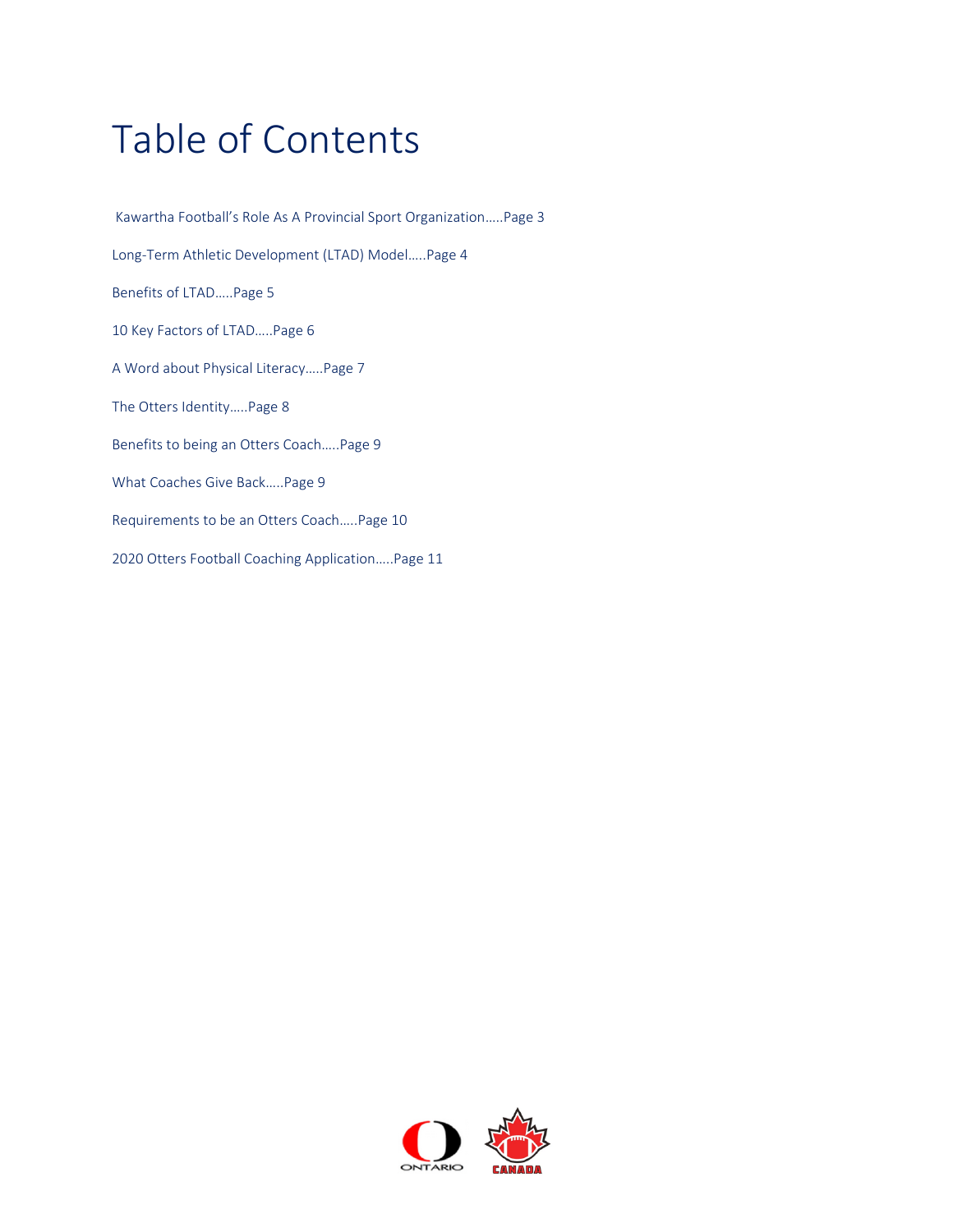### Kawartha Football's Role As A Provincial Sport Organization

#### **MISSION**

As a Provincial Sport Organization in the Kawartha Region, we follow Ontario Football Alliance's mission, "to initiate, sustain, and encourage programs, services and activities targeted at all levels, from the novice to the elite, which foster safe and ethical participation in the three disciplines (tackle, flag and touch) of amateur football," as promoted by Football Canada, the National Sport Organization.

#### **VALUES**

Kawartha Football believes in and promotes the following values:

- Safety first
- Athlete centered
- Pursuing excellence
- Achieving equity and fairness
- Growth and development oriented
- Fostering a fun and safe environment
- Advancing accessibility to all Canadians
- Practicing responsibility and accountability
- Encouraging sportsmanship and ethical participation

#### **COMMITMENTS**

Kawartha Football is committed (but not limited) to:

- Athlete centered sports programs
- Harassment and abuse free environment
- Fair play code
- Gender equity and accountability
- Access for persons with a disability
- Doping-free environment
- Protection of personal information
- Code of ethics and code of conduct
- Official language policy
- Implementation of Long-Term Athlete Development

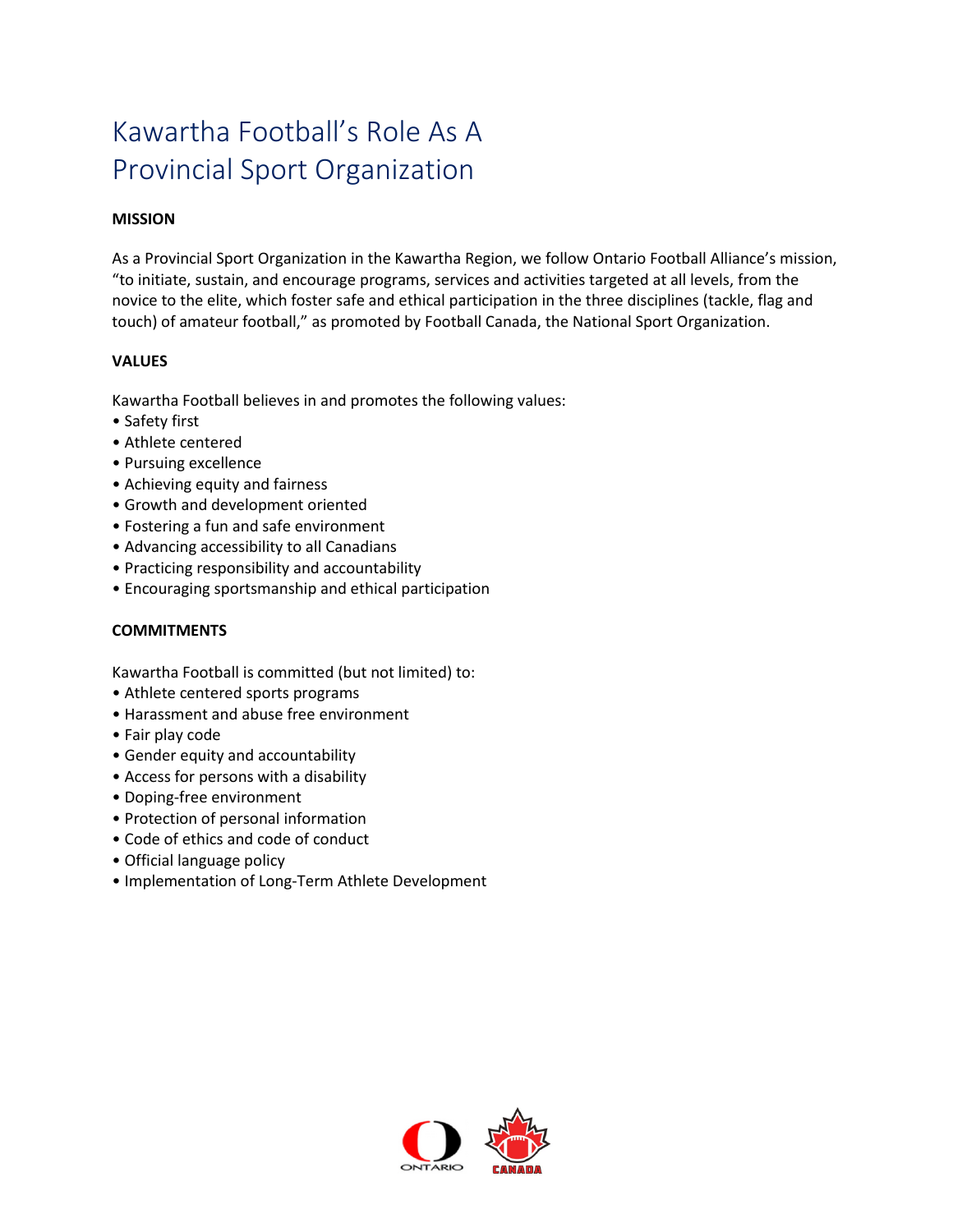### Long-Term Athletic Development (LTAD) Model

Football Canada's LTAD model consists of training, competition, and recovery programing that is based on developmental rather than chronological age. LTAD provides a general framework for athlete development that pays specific attention to growth, maturation and development, trainability, and sports system alignment and integration. More information on LTAD can be found in "Canadian Sport for Life".

LTAD is athlete centered, coach driven, and administration, sport science and sponsor supported. More specifically, LTAD:

1. Is based on the physical, mental, emotional, and cognitive development of children and adolescents. Each stage reflects a different point in athlete development.

2. Ensures physical literacy 1 upon which excellence can be built.

o Builds physical literacy in all children, from early childhood to late adolescence by promoting quality daily physical activity in the schools and a common approach to developing physical abilities through community recreation and elite sport programs.

o Recognizes the need to involve all Kawartha participants in LTAD, including athletes with a disability.

3. Ensures that optimal training, competition, and recovery programs are provided throughout an athlete's career. Provides an optimal competition structure for the various stages of an athlete's development.

4. Has an impact on the entire sport continuum, including participants, parents, coaches, schools, clubs, community recreation programs, provincial sport organizations (PSOs), national sport organizations (NSOs), sport science specialists, municipalities, and several government ministries and departments (particularly but not exclusively in the portfolios of health and education) at the provincial/territorial and federal levels.

5. Integrates elite sport, community sport and recreation, and scholastic sport.

6. Is 'Made in Canada', recognizing international best practices, research, and normative data.

7. Supports the four goals of the Canadian Sport Policy — Enhanced Participation, Enhanced Excellence, Enhanced Capacity, and Enhanced Interaction — and reflects a commitment to contribute to the achievement of these goals.

8. Promotes a healthy, physically literate nation whose citizens participate in lifelong physical activity.

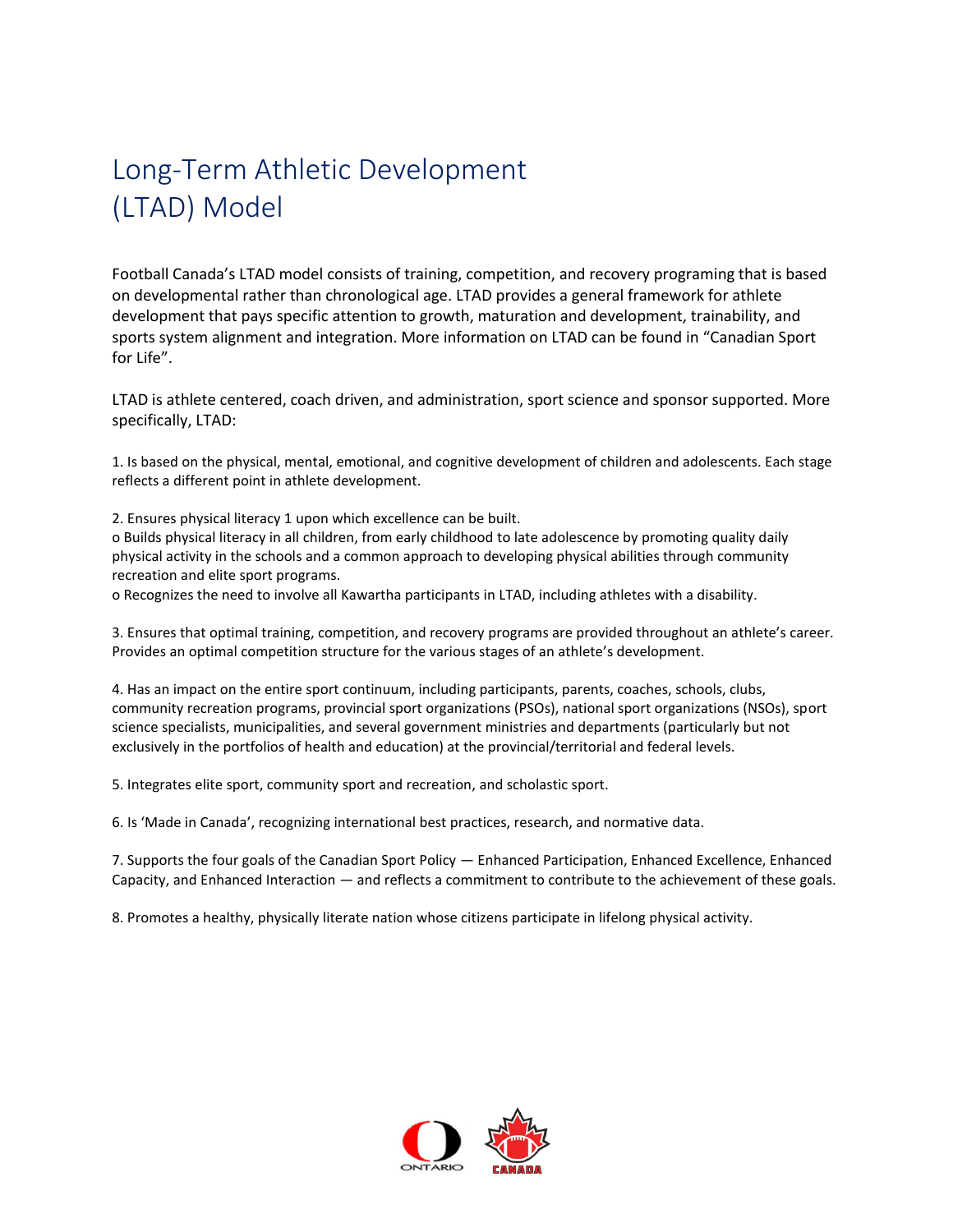### Benefits Of LTAD

#### LTAD provides the following benefits:

• Establishes a foundation and philosophy for football development and a vehicle for change

• Establishes an athlete-centered focus from a child's first involvement in sport to the transition to lifelong physical activity or other sport related activities

- Integrates the needs of athletes with a disability into the design and delivery of sport programs
- Provides a framework for reviewing current practices, developing new initiatives, and standardizing programs
- Provides a clear development pathway from playground to stadium and on to being active for life
- Identifies the gaps in football's sport system and provides guidelines for problem solving
- Provides guidelines for planning for optimal performance for all stages of athlete development
- Provides parents with a clear understanding of football's programs and activities
- Provides key partners with a coordinated structure and plan for change
- Identifies and engages key stakeholders in delivering change
- Provides an aligned and integrated model for the three disciplines of football, tackle, flag and touch including:
	- o LTAD physical, technical, tactical, mental and life
	- o Long-term coaching development
	- o Long-term officiating development

o Sport and physical activity programs and services in NSO's, PSO's, recreational organizations, clubs, and schools

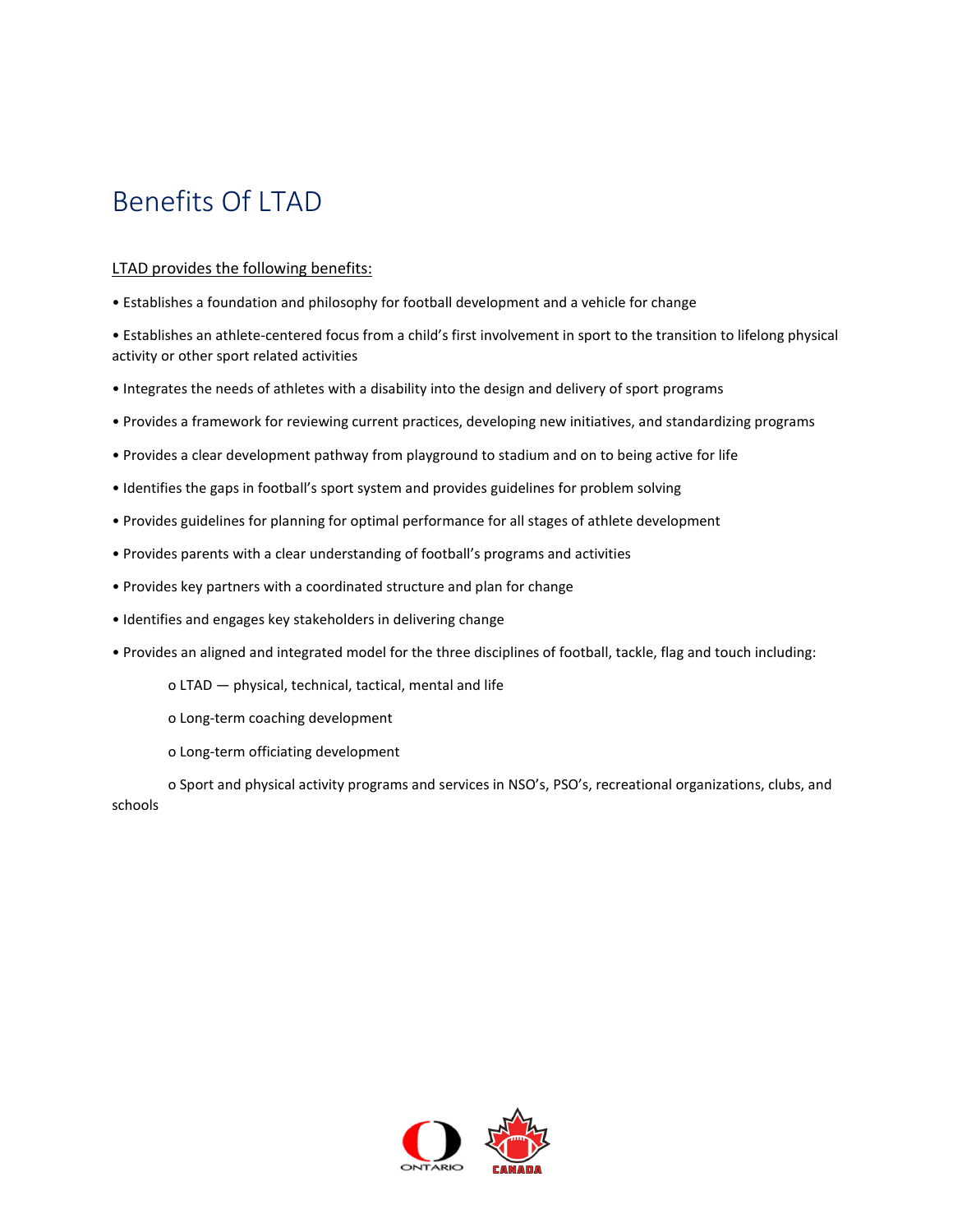### The 10 Key Factors Of LTAD

#### Ten key factors influencing optimal athlete development have been identified:

• **The 10-Year Rule**: Research has concluded it takes a minimum of 10 years and 10,000 hours of training for a talented athlete to reach elite levels. There are no short-cuts.

• **The FUNdamentals**: Basic physical literacy is the foundation for later athletic success. All athletes, regardless of their sport, are more likely to succeed if early in life they developed a wide range of movement, balance and object control skills.

• **Specialization**: Broad-based skills and abilities must be developed first. Premature specialization (prior to age 14- 16) may contribute to lack of essential skill development, overuse injuries, early burnout and early retirement from sport.

• **Developmental Age**: Young athletes may be early, average or late maturers in a range of physical, mental, cognitive and emotional qualities. It is essential to base athletic training on developmental age, not on chronological age. All too often, early maturers are identified for special attention and development, while it is the late maturers who may have the greater potential to become top athletes. It is also important to recognize that the early physical maturer may not be mentally or emotionally prepared for the challenges they appear ready to take on.

• **Trainability**: Trainability is the responsiveness of individuals to training at different stages of growth and maturation. Optimal windows of trainability for the "S's" of Stamina, Strength, Speed, Skill and Suppleness occur at different times- for example, stamina and strength trainability is linked to developmental age, while speed, skill and suppleness (flexibility) are linked to chronological age.

• **Physical, Cognitive, Mental and Emotional Development:** A holistic approach to athlete development, considering all of these factors, is required for the best results. In addition to the five "S's" of physical development, five additional "S's" including Structure/stature (body type and growth), Psychology, Sustenance (adequate nutrition and rest), Schooling (and stress), and Socio-cultural factors must be considered. At any stage, over-emphasis on physical training and winning may not equip the athlete for the all challenges of high performance or for life outside sport. Developing the whole athlete, including character, ethics, and so on, will be the objective of every program.

• **Periodization**: Periodization is the organization of a training program by manipulating type, volume, intensity and frequency of training over long-term (multi-year) and annual time frames. LTAD, with its focus on lifelong development, gives a context and direction for a sound, periodized training program.

• **Competition Calendar Planning**: Optimal sport-specific competition calendars are required for all stages of LTAD. Too much competition, especially at younger ages, can detract from development of skills and fitness. Modifying the competition calendar to meet athlete development needs, while it may create logistic challenges, is essential to LTAD.

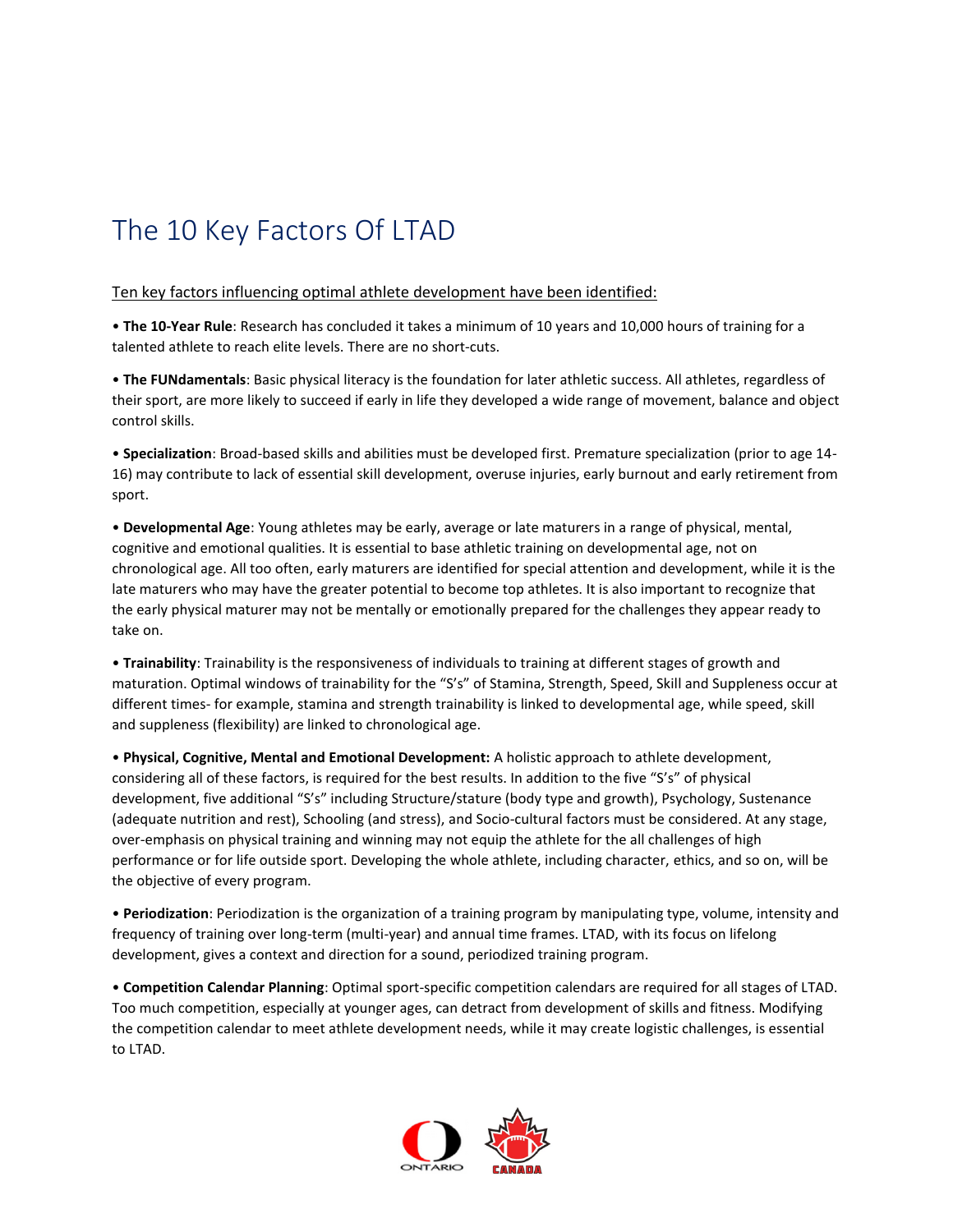• **System Alignment and Integration**: The best results can only be achieved when all organizations and individuals involved in sport are working together in an integrated, coordinated way to support athlete development and success. The LTAD plan must become the focus of all Football leaders and organizations.

• **Continuous Improvement**: Sport is continuously evolving. Our plans and our organizations must adapt continuously to innovations, research and changes in the sport environment. New research and practical experience will constantly enrich our understanding and approach to LTAD.

### A Word About Physical Literacy

#### Physical Literacy refers to competency in fundamental movement and fundamental sport skills.

Physical Literacy should be developed before the onset of the adolescent growth spurt. It is developed during the first three stages of Football's LTAD, meaning the time from birth to the start of adolescence; approximately age 11 for girls and 12 for boys. There is additional important information in the publication NO ACCIDENTAL CHAMPIONS regarding this very important developmental stage for athletes with a disability.

To become physically literate, children need to master fundamental movement and fundamental sport skills. However, this mastery does not come all at once and we need to remember that children are not just "adults in miniature". For almost every skill the developing child needs to go through a series of developmental stages before achieving the well developed skill. The goal should be to help each child move to the next most mature version of the skill they are learning rather than pushing them to the skill the way an adult would.

#### Getting the Sequence Right

For children to have success in sport either as in recreation or competitive environment, it is important that they master the fundamental movement skills before learning the fundamental sport skills. AND it is important that they master the fundamental sport skills before being introduced to specific techniques.

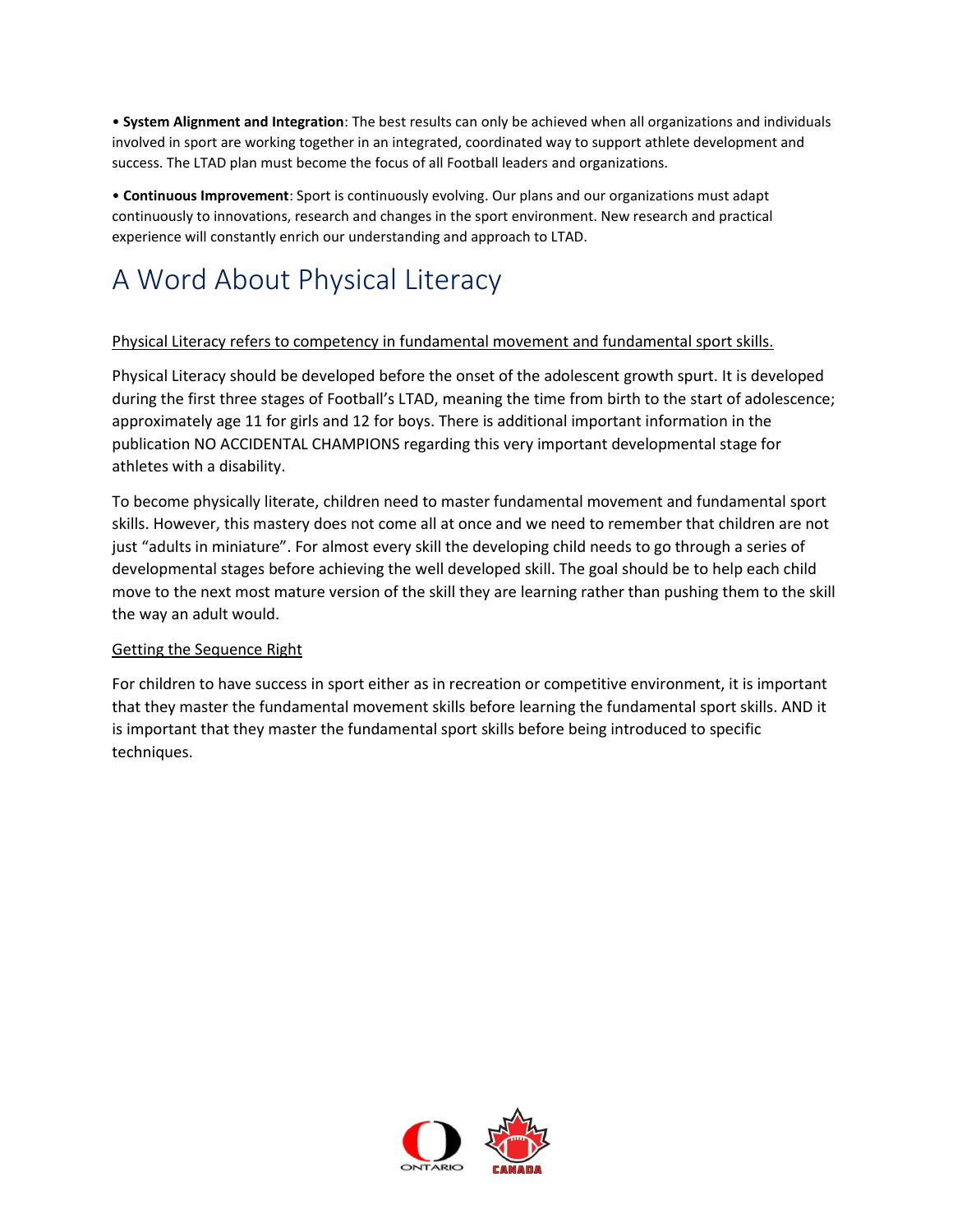### The Otters Identity

#### COACHING PHILOSOPHY

Using an holistic coaching style by listening to the needs of the athletes, in order to build relationships on a path towards long term development. Developing an inclusive environment and positive mind-set culture for all athletes.

#### *NCCP Philosophy*

- Honesty
- Forward Looking (Vision)
- Inspiring
- Competent

Following guidelines set by the Coaching Association of Canada, NCCP and Football Canada, we will laydown a research based foundation in order to build a long lasting High Performance model for football in the province of Ontario.

#### *NCCP CODE OF ETHICS*

- Physical safety and health of athletes (E.A.P & Return to train models)
- Coaching responsibly
- Integrity in relations with others
- Respect of Athletes
- Honouring the sport

#### MISSION STATEMENT

Establish a path of growth through sport (football) that supports the athlete, connects them to the tools they need for success, and communicate effectively, from Coach to Player, to ensure quality assurance along this path towards the success of all athletes.

#### EXPECTATIONS FROM OUR COACHES

We expect:

All Coaches to consider the wellness and demonstrate respect to all athletes and participants in any Kawartha Football program

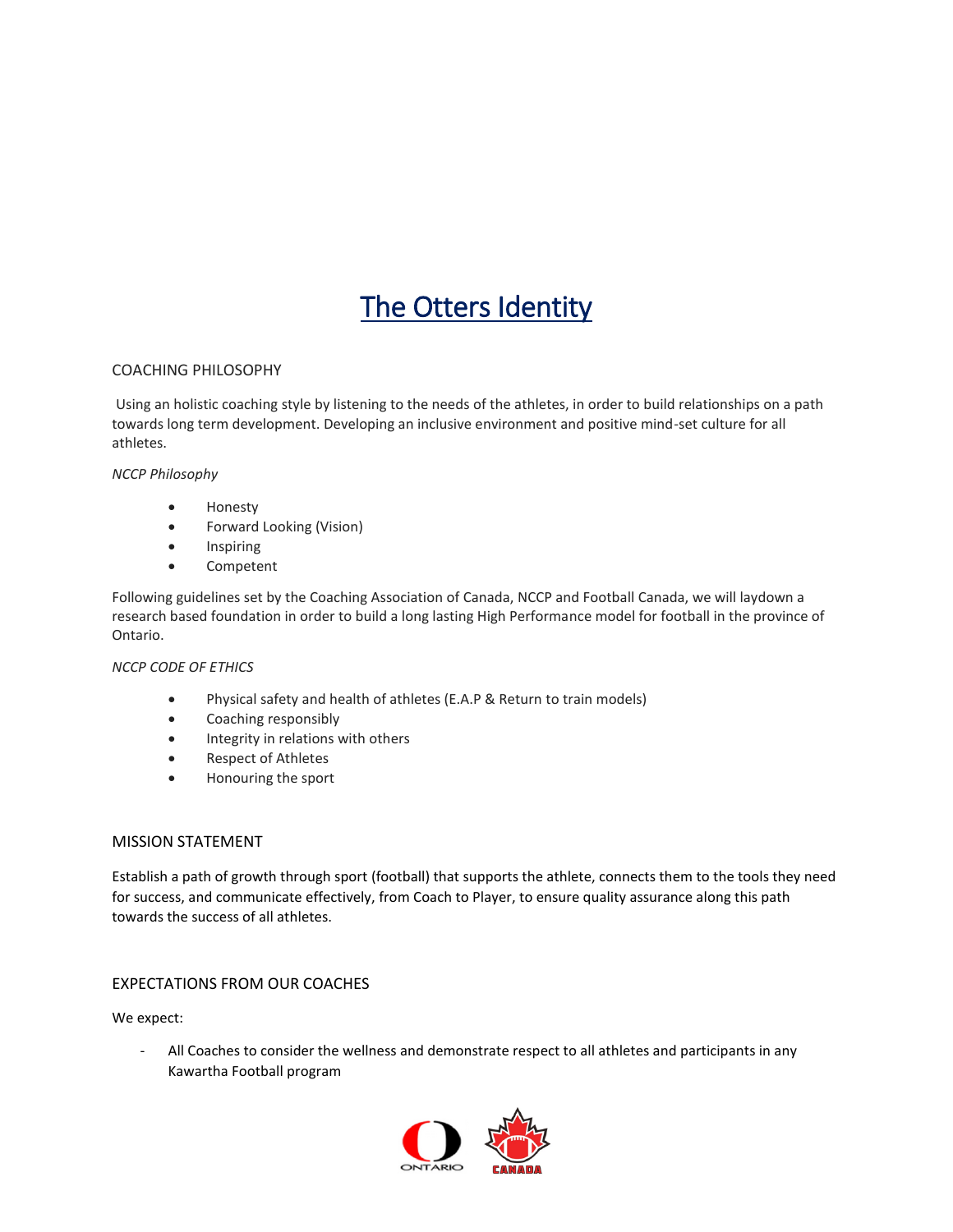- All Coaches to consider the wellness and demonstrate respect to all other Coaches, Staff, Volunteers, and Officials in a Kawartha Football program
- All Coaches to Communicate in the effort to establish stability in building our organization, various programs, relationships with players and parents, relationships with other Coaches, Staff, Volunteers, and Officials, trust and honesty to the community, and proper delegation to maximize efficiency
- All Coaches to be Accountable for their actions, and to understand and promote the importance of Commitment
- All Coaches to be proud ambassadors of Kawartha Football and ANY Football Activity that takes place within the Kawartha Region and under the Ontario Football Alliance
- All Coaches to Have Fun!

### Benefits to being an Otters Coach

- Coaches receive Free NCCP certification
- Equal Opportunity for ALL Coaches to grow and further their development as a Coach
- Being a part of our Annual Coaching Summit in the creation of Program specific terminology, establishing a unified language.
- Free Admission to ALL OTTERS COACHES to Annual Kawartha Football Hosted Coaching Clinics

As Kawartha Football and the Peterborough Otters look to maximize their membership with the Ontario Football Alliance, we are excited to invest more in our coaches. Our players that enter any Kawartha Football activity will now be Coached by Nationally Registered Coaches under the Football Canada National Sport Organization. This ensures that players are receiving the best coaching possible in the area, and players also understanding that the Kawartha Football organization will invest in our coaches, as Kawartha Football recognizes Coaches of all sporting activities as mentors to our community athletes, and hold a special privilege in the development towards our community athletes.

### What Coaches Give Back

- Volunteering countless hours of Coaching to community athletes
- Offering a higher form of football to the football community
- Undivided attention to all athletes in their athletic development
- Equal opportunity to players in further development to both broad and specific skills
- The ability to create an inclusive environment for our community athletes.

Being a Coach is no easy task, as collaboration with players and other coaches, receiving and giving constructive criticism upon others, preparations for practices and games, organizing agendas, delegating tasks, and holding a sense of pressure in the understanding that we as Coaches are mentors to hundreds of community athletes takes a lot of time and energy away from our lives outside of football. This is why the selection process for all Coaches that apply into our program is thorough, as we want all potential Coaches to understand the kind of commitment they are looking to make as we do recognize Coaches as mentors to our community athletes.

For Otters Football, a traditional Tackle Season would consist of Tryouts, introduction to Team Activities in April, the opening of the Regular Season in May, Playoffs in July, and the Provincial Championship Game. We hold our Coaches to the highest standard possible, and part of that standard is showing the ability to efficiently communicate in any circumstance, and always obtain a willingness to learn.

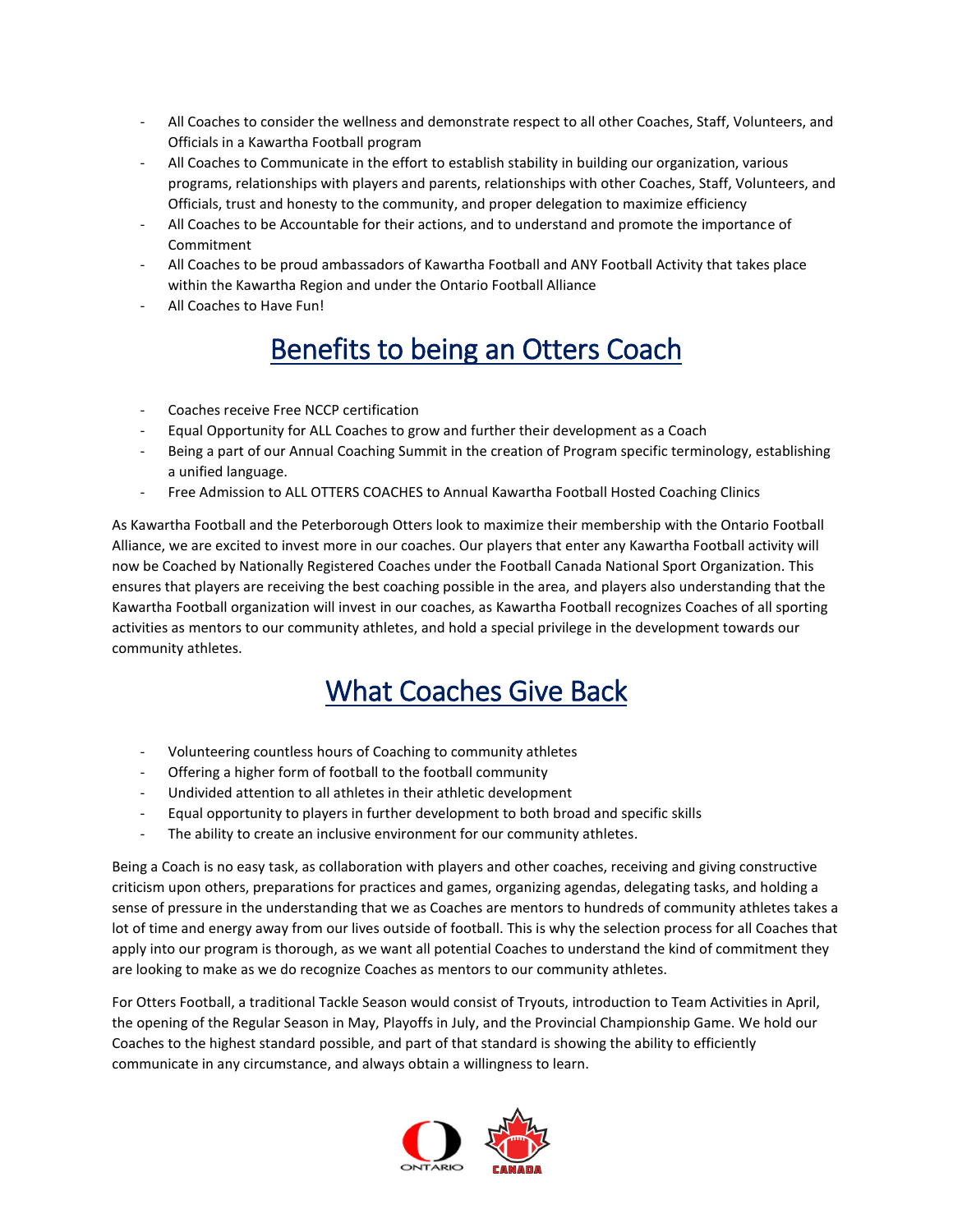### Requirements To Be An Otters Coach

- An understanding of our philosophy and accountability towards your actions
- A proposed plan for developing athletes within the program
- The ability to communicate well and effectively collaborate with others
- Understands the value of all roles within the Kawartha Football organization and Peterborough Otters Football program (Ex. NCCP Code of Ethics).
- Obtains a reliable email that is checked daily, and can communicate effectively over email
- Is reliable for attendance and quality coaching at all practices, games, and special events
- Will attend 2 mandatory annual coaches meetings in order to support the growth and development of the program (First Meeting: February 27<sup>th</sup> 2021, Second Meeting: TBA).
- Can promote the wellness of sport, sportsmanship, diversity, problem-solving, and mission of leading the way for future community athletes
- The fulfillment of mandatory NCCP Certifications:
	- o Safe Sport
	- o Making Head Way
	- o Safe Contact
	- o Community Sport (Coaching U14: Mandatory)
	- o Coaching Ethics (Coordinators and Head Coaches: Mandatory) \*All mandatory Certification is Free for Coaches Rostered with the Peterborough Otters\* \*Requirements may change at any point by Football Canada and the OFA\*

The requirements to be an Otters Coach are not limited to what is listed above, but are a good base-point into asking yourself if being an Otters Coach is a role that you, the applicant, can effectively execute.

If you believe that you can fulfill these requirements, plus more, then please continue onto the next page so we may start the application process.

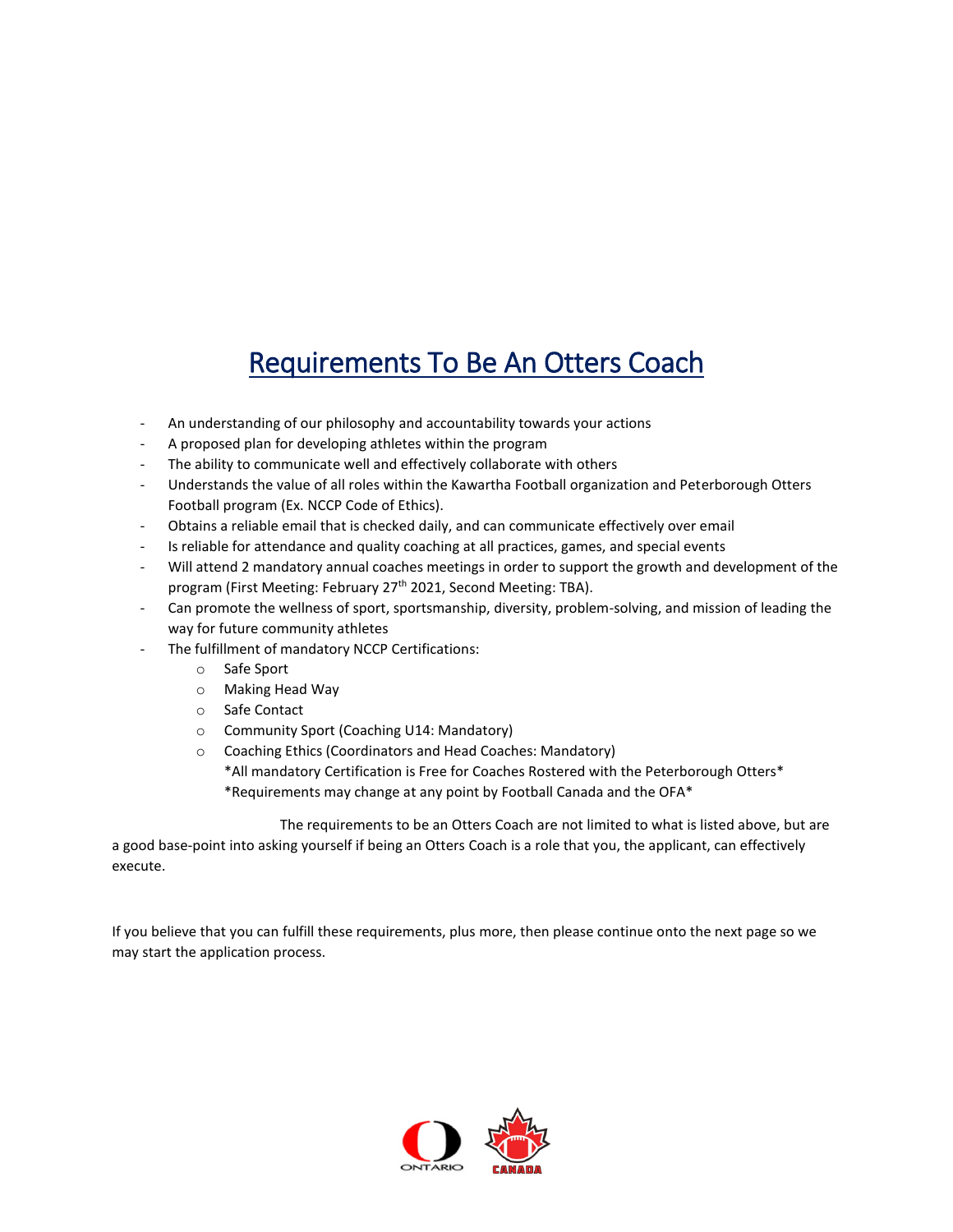## 2020 Peterborough Otters Coaching Application Form

| Please State What position(s) you are applying for (Ex. Head Coach, Defensive Coordinator, Linebackers.): |  |  |  |
|-----------------------------------------------------------------------------------------------------------|--|--|--|
| Prior Experience in Football:                                                                             |  |  |  |
|                                                                                                           |  |  |  |
|                                                                                                           |  |  |  |
|                                                                                                           |  |  |  |
|                                                                                                           |  |  |  |
| Please answer the following question to the best of your ability:                                         |  |  |  |
| Why do YOU want to be a Peterborough Otters Football Coach?                                               |  |  |  |
|                                                                                                           |  |  |  |
|                                                                                                           |  |  |  |
|                                                                                                           |  |  |  |
|                                                                                                           |  |  |  |
|                                                                                                           |  |  |  |
|                                                                                                           |  |  |  |